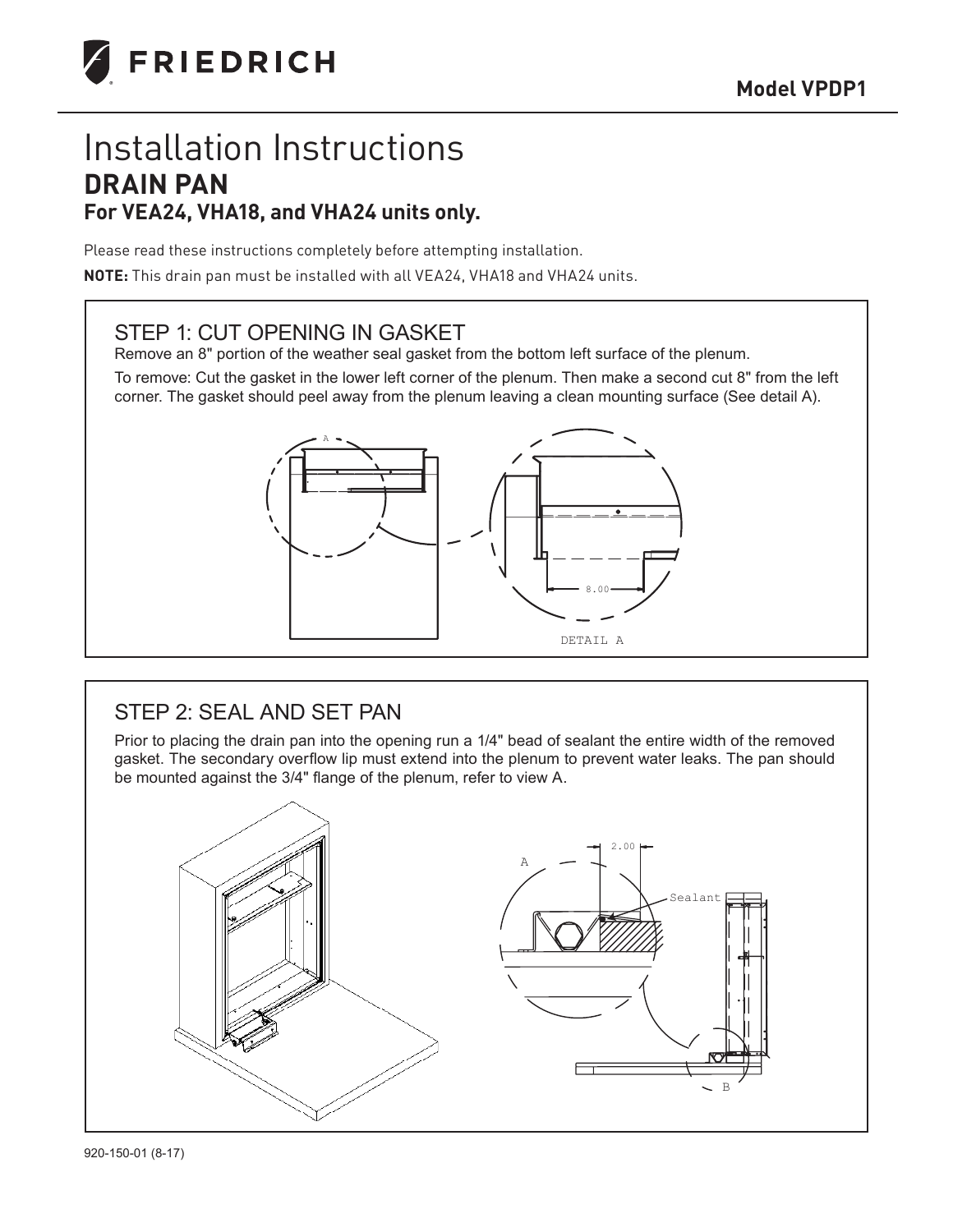# STEP 3: INSTALL DRAIN PAN

Attach the drain pan to the closet floor with the appropriate field supplied hardware.

IMPORTANT - To prevent water leaks use only the factory supplied mounting holes. NEVER make penetrations in the drain pan itself.



# STEP 4: INSTALL DRAIN PLUG

The drain pan comes with both left and right-hand drain connections locations. Determine which of the two connections will be used to drain the condensate. Then, with the factory supplied drain plug, plug the unused opening.

NOTE - proper sealant must be applied to the connection to prevent leaks.

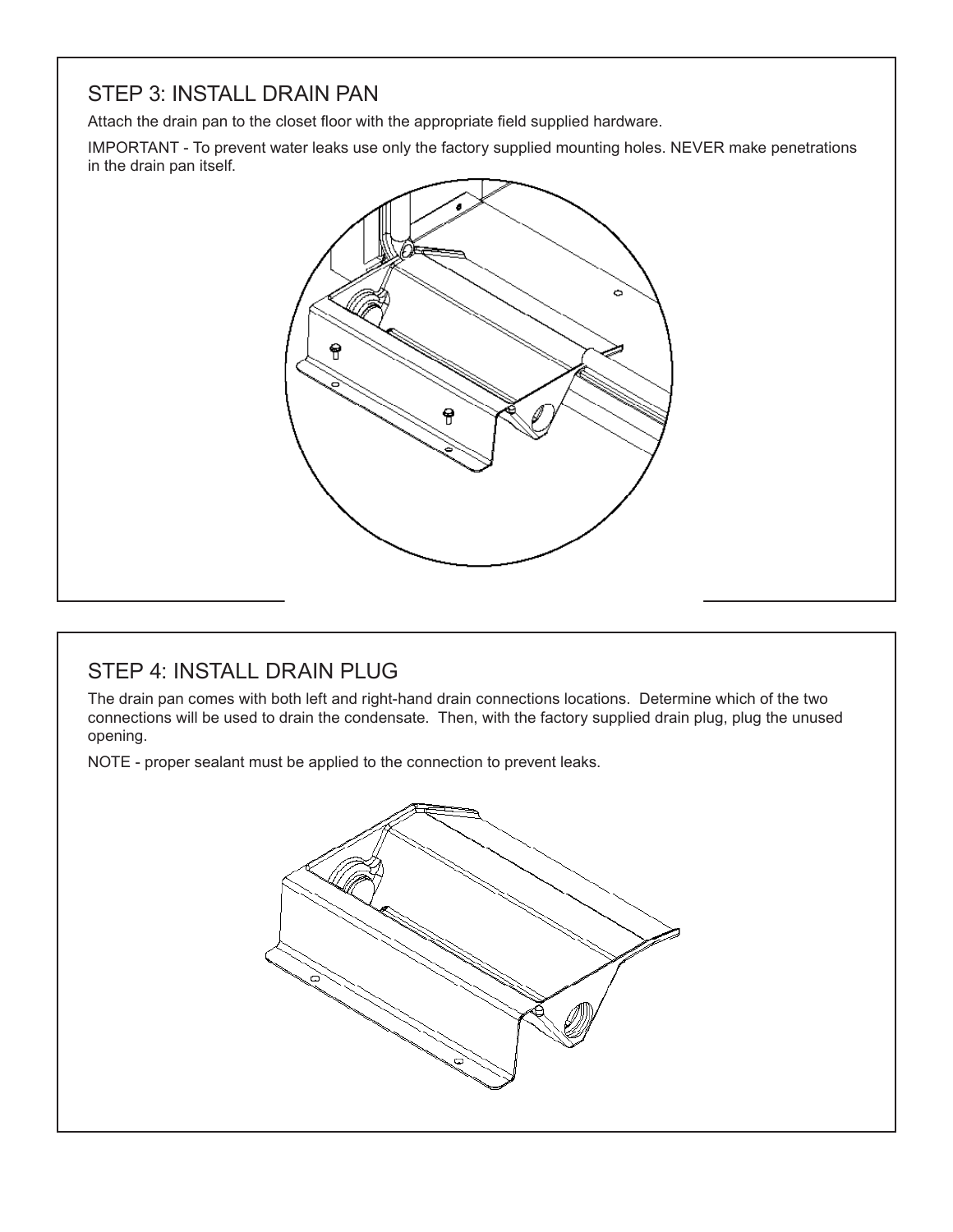#### STEP 5: INSTALL DRAIN LINE

Condensate line routing options are shown below. Choose the one that best suits your installation. Never run the condensate line as shown in Option 4 below, as the drain line will come into contact with the factory-installed isolators beneath the unit.



IMPORTANT - The drain pan and line must be kept free from debris. Prior to installing the chassis ensure that there are no blockages in the drain pan or line.